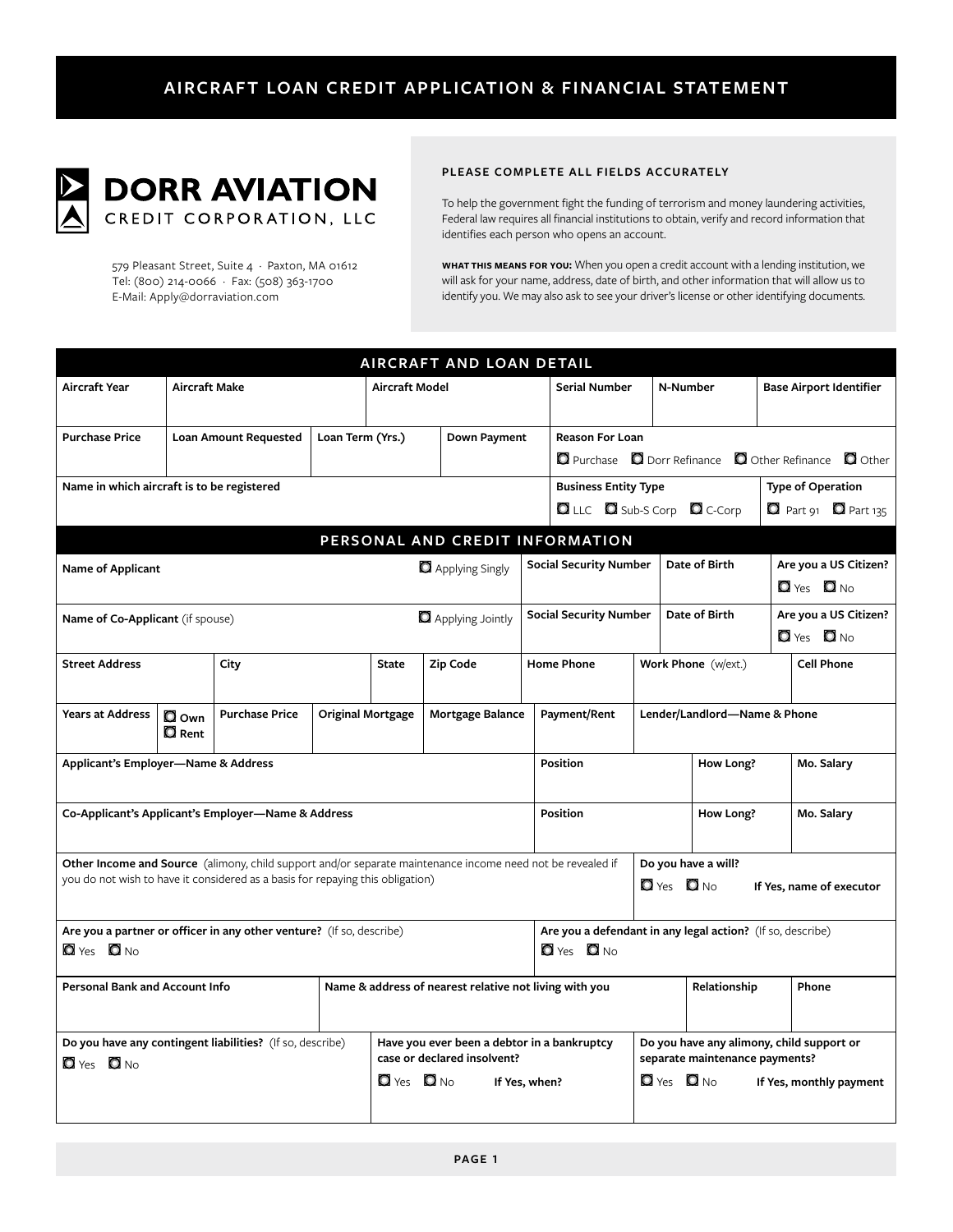# **AIRCRAFT LOAN CREDIT APPLICATION & FINANCIAL STATEMENT**

| <b>FINANCIAL STATEMENT</b>                                      |                      |                                 |                                                                   |                     |                      |                     |  |  |  |  |  |
|-----------------------------------------------------------------|----------------------|---------------------------------|-------------------------------------------------------------------|---------------------|----------------------|---------------------|--|--|--|--|--|
| <b>ASSETS</b>                                                   |                      | <b>IN DOLLARS</b>               | <b>LIABILITIES</b>                                                |                     |                      | <b>IN DOLLARS</b>   |  |  |  |  |  |
| Cash on Hand                                                    |                      |                                 | Notes Payable to Banks - Secured (tied to an asset or collateral) |                     |                      |                     |  |  |  |  |  |
| US Government & Marketable Securities                           |                      |                                 | Notes Payable to Banks - Unsecured (not collateralized)           |                     |                      |                     |  |  |  |  |  |
| Non-Marketable Securities                                       |                      |                                 | Notes Payable to Others - Secured                                 |                     |                      |                     |  |  |  |  |  |
| <b>Retirement Accounts</b>                                      |                      |                                 | Notes Payable to Others - Unsecured                               |                     |                      |                     |  |  |  |  |  |
| Partial Interest in Real Estate Securities (See Schedule Below) |                      |                                 | Accounts and Bills Due                                            |                     |                      |                     |  |  |  |  |  |
| Real Estate Owned (See schedule Below)                          |                      |                                 | Unpaid Income Taxes                                               |                     |                      |                     |  |  |  |  |  |
| Loans Receivable                                                |                      |                                 | Real Estate Mortgages Payable (See Schedule Below)                |                     |                      |                     |  |  |  |  |  |
| Autos and Personal Property                                     |                      |                                 | Other Debts - Itemize                                             |                     |                      |                     |  |  |  |  |  |
| Cash Value of Life Insurance                                    |                      |                                 |                                                                   |                     |                      |                     |  |  |  |  |  |
| Other Assets - Itemize                                          |                      |                                 |                                                                   |                     |                      |                     |  |  |  |  |  |
|                                                                 |                      |                                 |                                                                   |                     |                      |                     |  |  |  |  |  |
|                                                                 |                      |                                 |                                                                   |                     |                      |                     |  |  |  |  |  |
| <b>TOTAL ASSETS</b>                                             |                      |                                 | <b>TOTAL LIABILITIES</b>                                          |                     |                      |                     |  |  |  |  |  |
|                                                                 |                      | <b>NET WORTH</b>                |                                                                   |                     |                      |                     |  |  |  |  |  |
|                                                                 |                      | TOTAL LIABILITIES AND NET WORTH |                                                                   |                     |                      |                     |  |  |  |  |  |
| REAL ESTATE SCHEDULE                                            |                      |                                 |                                                                   |                     |                      |                     |  |  |  |  |  |
| <b>ADDRESS &amp; TYPE OF PROPERTY</b>                           | <b>NAME ON TITLE</b> | <b>DATE ACQUIRED</b>            | <b>COST</b>                                                       | <b>MARKET VALUE</b> | <b>MORT. BALANCE</b> | <b>MONTHLY PMT.</b> |  |  |  |  |  |
|                                                                 |                      |                                 |                                                                   |                     |                      |                     |  |  |  |  |  |
|                                                                 |                      |                                 |                                                                   |                     |                      |                     |  |  |  |  |  |
|                                                                 |                      |                                 |                                                                   |                     |                      |                     |  |  |  |  |  |
|                                                                 |                      |                                 |                                                                   |                     |                      |                     |  |  |  |  |  |
|                                                                 |                      |                                 |                                                                   |                     |                      |                     |  |  |  |  |  |
|                                                                 |                      |                                 |                                                                   |                     |                      |                     |  |  |  |  |  |

 $\Box$  Check here if you have your own personal financial statement prepared (please attach)

**i hereby make application for credit.** I authorize Dorr Aviation Credit Corporation, LLC (DACC) and/or the Lender to obtain on an ongoing basis such credit information as you may require concerning the statements made in this application and agree that the application shall remain property of  $p$ ACC and/or the Lender whether or not the request is granted. I understand that if the Lender approves my request, a copy of the appropriate agreement form(s) stating the terms of the agreement(s) with the Lender will be furnished to me.

**i acknowledge i have read the reverse side notice to applicants. dacc is an equal opportunity lender.** I certify that the foregoing statements and representations are true in every respect to the best of my knowledge and belief, and are made for the purposes of obtaining credit and under the penalty of perjury.

APPLICANT'S SIGNATURE DATE DATE CO-APPLICANT'S SIGNATURE DATE